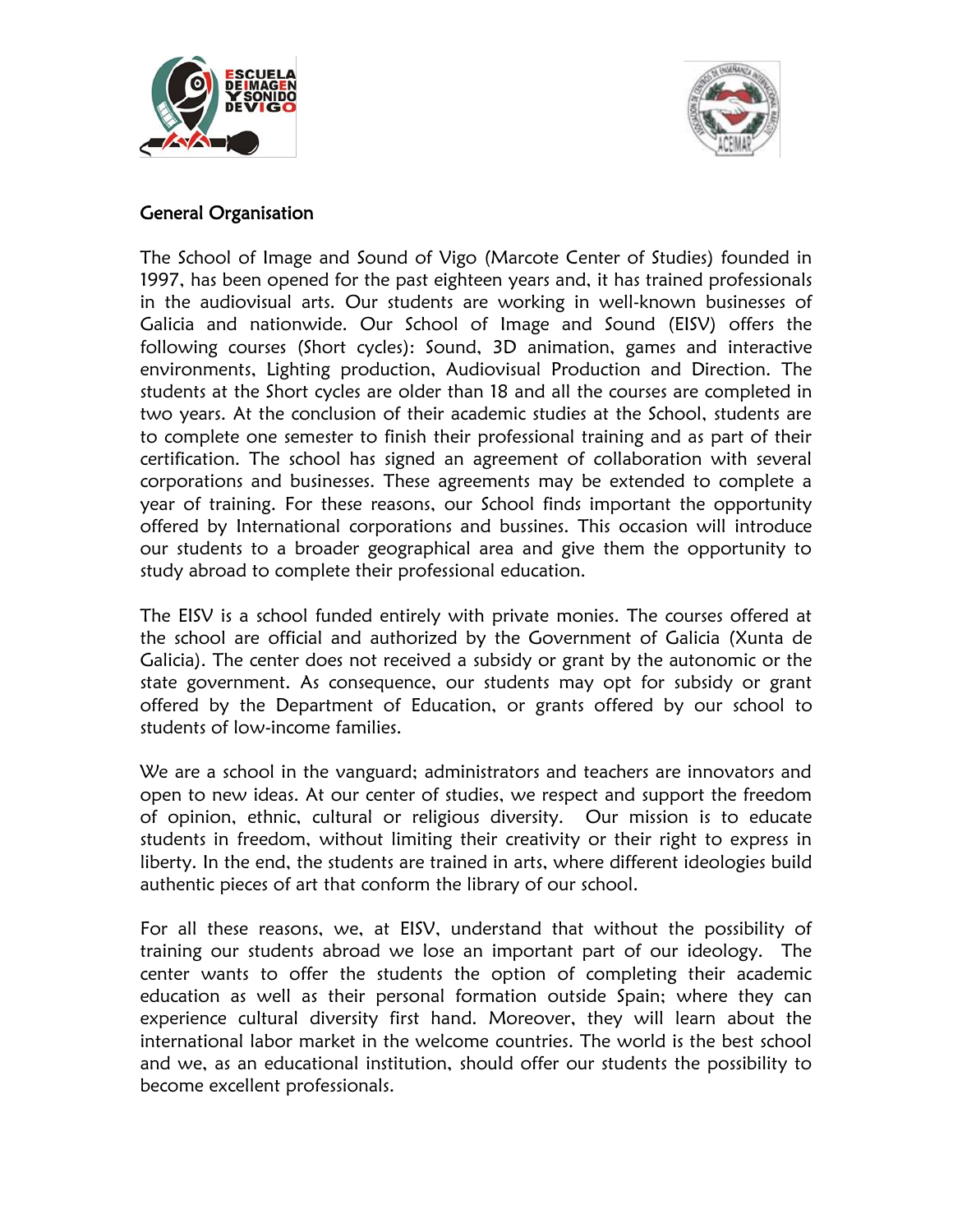



## Internship Programme at Enterprises

The College of Image and Sound of Vigo (Marcote Center of Studies) has been forming professional technicians of the media sector since its beginning in 1997. All students must finish their studies with the approval of the Internship Programme at Workplace (FCT, professional module of Formation at Workplaces) after the signature of an agreement between company and college.

## How is this kind of Internship at workplace?

Trough the cooperation agreement, the College of Image and Sound of Vigo (EISV) gives to the companies the possibility of incorporating one or several of our students as technical learners. The number of students comes determined by the company. This internship program is regulated by the article 7.3º, 239/ DOGA1995 (professional module of Formation at Workplaces).

### What are the benefits that the company can get for admitting students as technical learners?

Our experience training professionals will let to the company the possibility to choose between a wide range of specialized students of the audiovisual sector, who can carry out a wide variety of activities or tasks. Companies have successfully incorporated this intensive term since most of them have increased their staff with some of these students after the internship.

## Who must do the Formation at Workplace?

This module is compulsory for those students who have successfully passed the rest of the modules of the vocational training. They must do this internship in the last three months term of their last academic year

#### How much does the Formation at Workplace take?

There are two terms, from September to December and from April to June. The duration will be three hundred and eighty hours. During this period the student will be covered by the college's insurance.

The student who develops an activity in a company will follow the timetable and rules that the company has determined. The student will be under the supervision of a legal tutor who will take care of his formation.

#### Is there any work link between company and student?

The Formation at Workplace Programme will only be carried out after the signature of a cooperation agreement between company and the college. However, this cooperation agreement does not mean any kind of work compromise after the internship or during this period. Although, the experience tells us that most of the companies will recruit them because of his good capacities